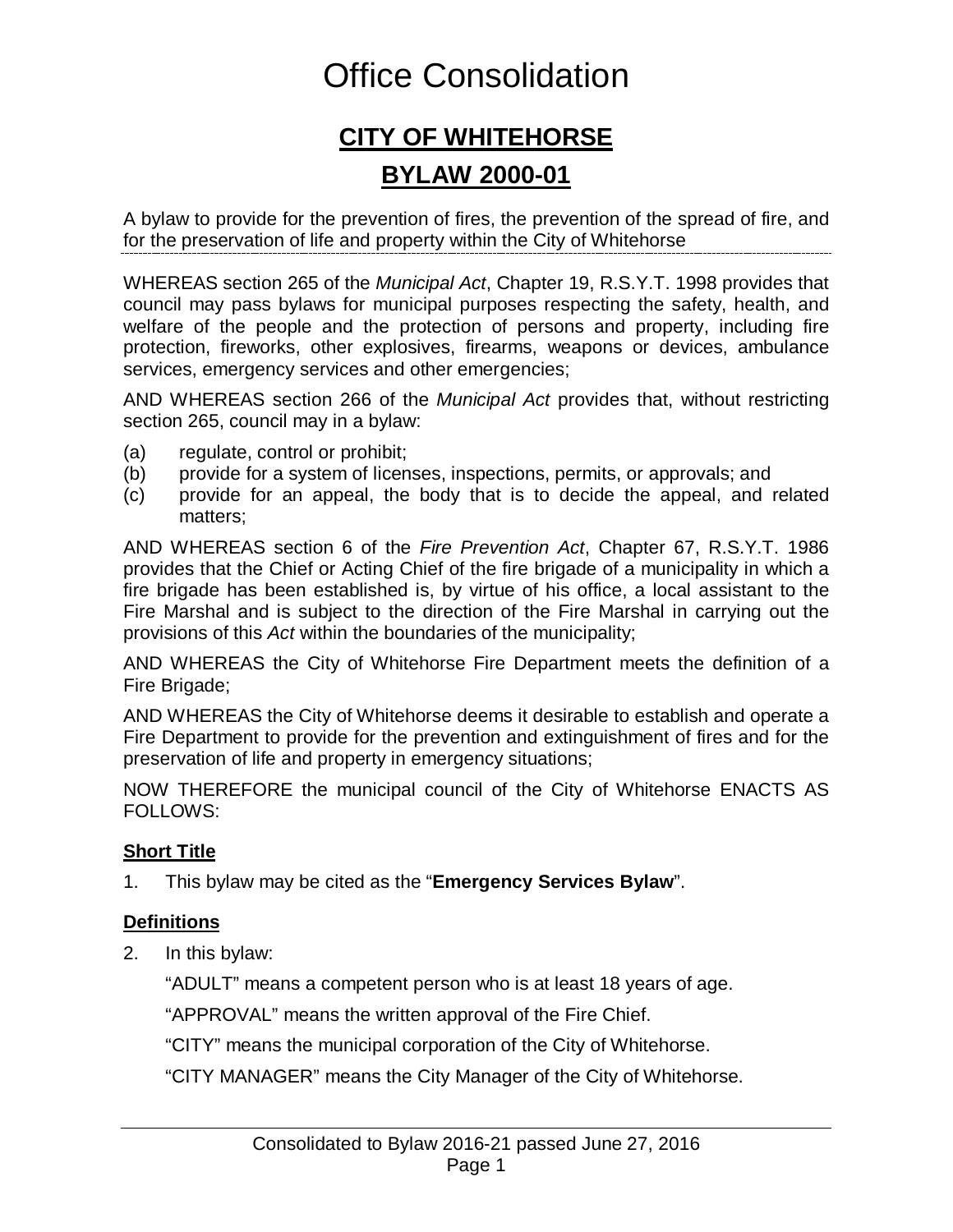"COUNCIL" means the duly elected council of the City of Whitehorse.

"DANGEROUS GOODS" means any material or substance as defined by the *Transportation of Dangerous Goods Act*, as amended from time to time.

"DWELLING UNIT" means a room or suite of rooms operated as a housekeeping unit that is used or intended to be used as a domicile by one or more persons and that may contain cooking, eating, living, sleeping and sanitary facilities. It also means a dwelling unit as defined by the National Building Code of Canada

"EMERGENCY EQUIPMENT" means any vehicle, fire-fighting apparatus, tools and equipment providing a service to the Fire Department.

"EXPLOSIVES" means any substances defined as explosives within the meaning of the *Explosives Act,* R.S.C. 1985, c. E-17, as amended from time-totime.

"FIRE CHIEF" means the Chief Officer of the City of Whitehorse Fire Department or his designate.

"FIRE PREVENTION ACT" means the current edition of the *Fire Prevention Act* of the Yukon Territory.

"FIRE PREVENTION OFFICER" means a member of the City of Whitehorse Fire Department, and includes the Fire Chief and Deputy Fire Chief.

"FIRE PROTECTION" means all aspects of fire safety including but not limited to fire prevention, fire fighting or suppression, pre-fire or pre-emergency planning, fire investigation, public education and information, and other staff development.

"HIGHEST RANKING MEMBER" means the highest ranked member of the Whitehorse Fire Department at the scene of an Incident

"HIGHWAY" means a "highway" as defined by the *Motor Vehicles Act* of the Yukon Territory.

"INCIDENT" means any set of circumstances where it can be reasonably expected that there is a danger to the physical well-being of persons or damage to the property or the environment, and includes but is not limited to:

- (1) Fire;
- (2) Circumstances where fire or explosion can be expected to be imminent;
- (3) Circumstances where dangerous or hazardous goods can reasonably be expected to present a danger to persons, property, or the environment; and
- (4) Automobile accidents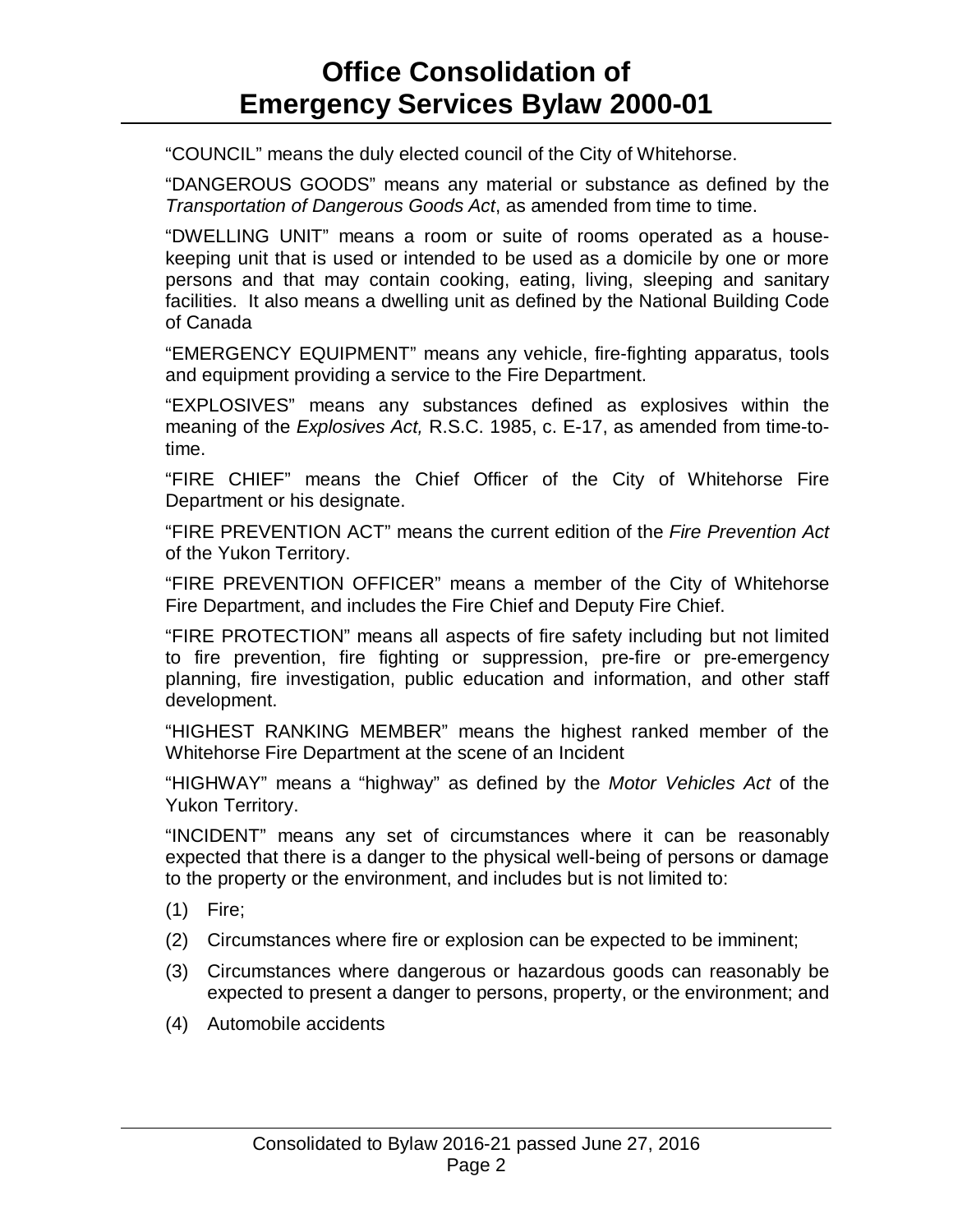"MEMBER" means any person who is duly appointed as a member of the Fire Department.

"OCCUPANT" means any person or persons in possession of the building, structure, or property under consideration including family member, renter. lease holder, customer and user.

"OWNER" means any person, firm, or corporation controlling the property under consideration.

"PARKING FACILITY" means any area or structure above or below ground that is designed to facilitate the parking or storage of vehicles and is used by persons other than the owner of the property or structure. This includes garages or parkades attached to another structure or free standing

"PERSON" shall include any firm, partnership, corporation or agent.

"RESCUE" means any situation where a person or persons are saved by quick and forceful action from immediate or threatened danger such as death or injury.

"RESIDENTIAL OCCUPANCY" means the occupancy or use of a building or part thereof by persons for whom sleeping accommodation is provided but who are not harboured or detained to receive medical care or treatment or are not involuntarily detained.

"SMOKE ALARM" means a battery or electrically powered combined smoke alarm and audible alarm device that:

- (1) Is designed to sound an alarm upon detection of products of combustion, and
- (2) Is equipped with an indicator which provides a readily visible or audible indication that the device is in operating condition, and
- (3) Has been approved by the Underwriter's Laboratories of Canada and, where electrically powered, also by the Canadian Standards Association.

### **Administration of Bylaw**

3. The Fire Chief shall administer the provisions of this bylaw.

### **Adoption of the National Fire Code**

4. It is hereby declared that the current edition of the *National Fire Code of Canada,* issued by the Associate Committee on the National Fire Code, National Research Council of Canada, Ottawa, (N.R.C.C. No. 30621) as amended from time to time or any subsequent National Fire Code of Canada which may be enacted, shall be in force in the City of Whitehorse.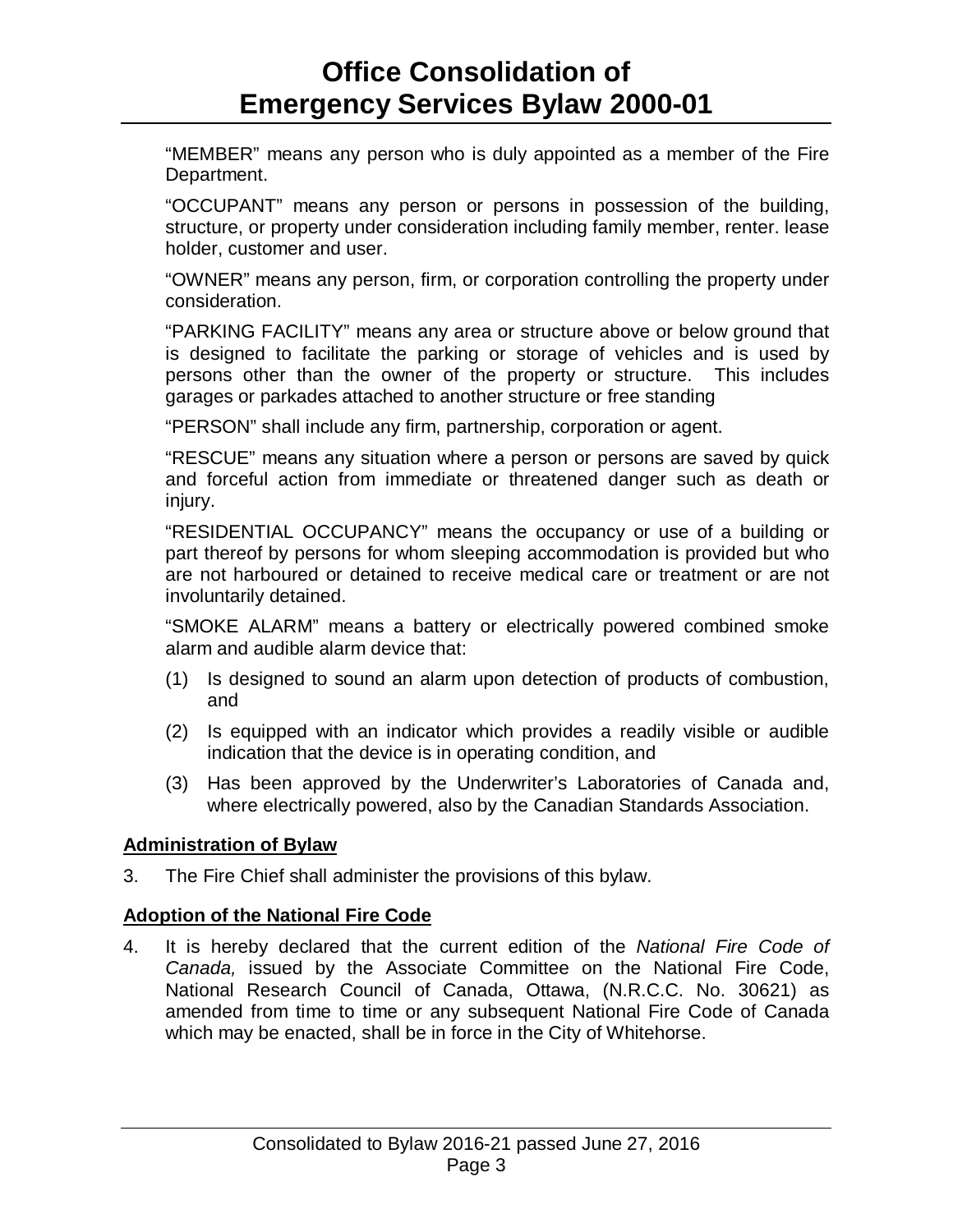### **Authority of the Fire Chief**

- 5. The Fire Chief shall have complete operational responsibility and authority over the Fire Department, subject to the administrative direction and control of the City Manager, and the Fire Chief shall carry out all fire protection and incident response activities and such other duties as directed from time-to-time, including but not limited to:
	- (1) Fire suppression
	- (2) Motor vehicle accident extrication and fire suppression
	- (3) Hazardous materials and dangerous goods incidents
	- (4) Pre-fire and pre-emergency planning
	- (5) Fire prevention activities
	- (6) Fire safety education
	- (7) Technical rescue incidents (*Bylaw 2016-21 passed June 27, 2016*)
- 6. The Fire Chief, or in the absence of the Fire Chief, the highest ranking member present, shall have control, direction and management of all emergency equipment and personnel assigned to an incident.
- 7. The Fire Chief is empowered to cause any building, structure or thing to be pulled down, demolished or otherwise removed if he deems it necessary to prevent the spread of fire to other buildings, structures or things.
- 8. The Fire Chief is empowered to enter any premises or property where an incident has occurred and to authorize any member, apparatus or equipment of the Fire Department to enter, as deemed necessary, in order to control, combat or deal with the incident.
- 9. The Fire Chief is empowered to enter, pass through or over buildings or property in the vicinity of an incident and to authorize members of the Fire Department and the apparatus and equipment of the Fire Department to enter or pass through or over any building or property where it is necessary to gain access to the incident or to protect any person or property.
- 10. The Fire Chief is empowered to order the evacuation of persons or establish boundaries or limits and keep persons from entering the hazardous area.
- 11. No person shall enter the hazardous area unless authorized by the Fire Chief.
- 12. The Fire Chief is empowered to direct peace officers to enforce the restrictions on persons entering within a hazardous area, or to remove persons from within a hazardous area.
- 13. The Fire Chief is empowered to order all adults present at a fire to assist in its suppression, if required. All persons present at or assisting in the suppression of a fire shall obey the commands of the Fire Chief.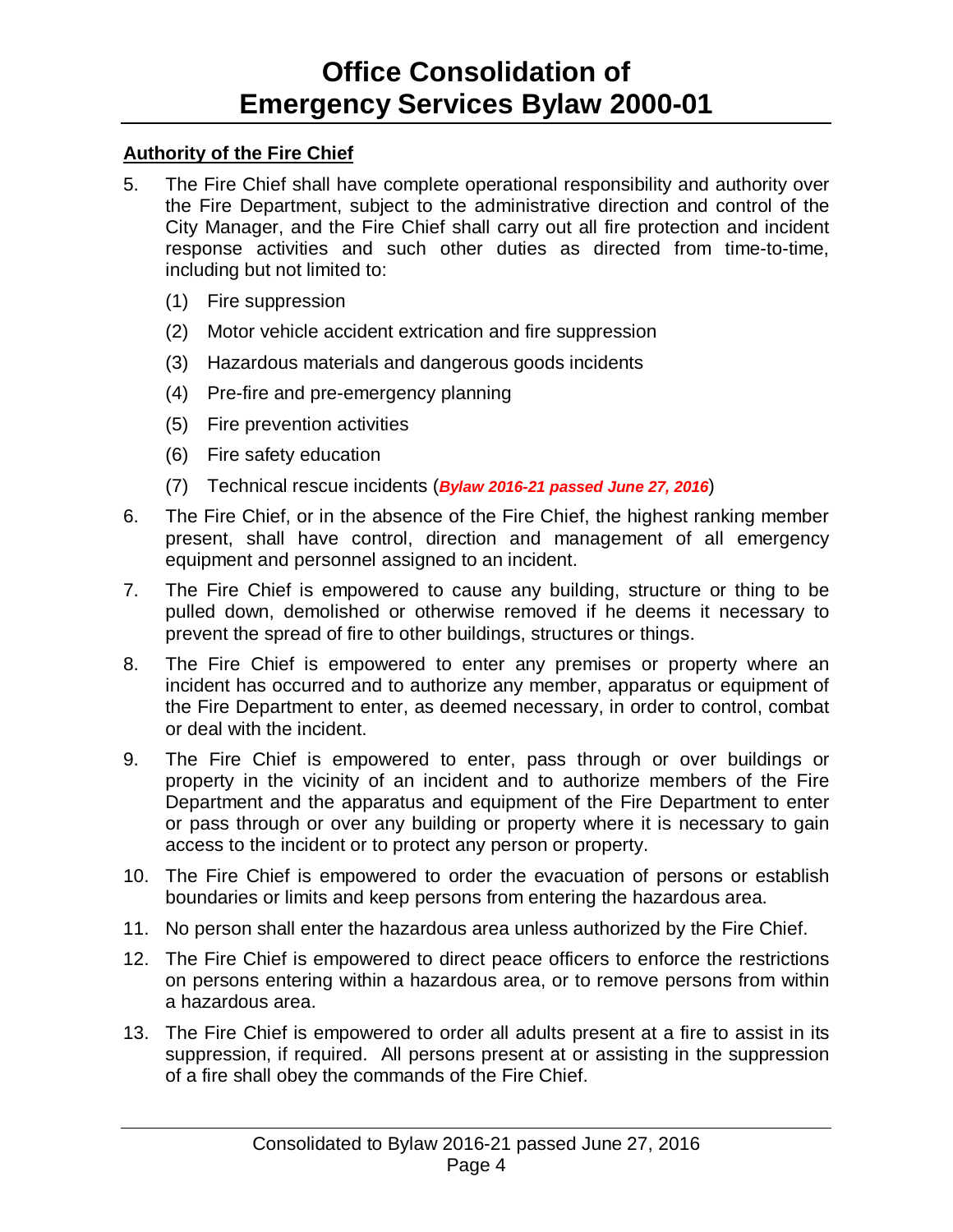- 14. No person at an incident shall obstruct, hinder or delay a member or other person assisting or acting under the direction of the Fire Chief.
- 15. No person shall drive any vehicle over any equipment or fire hose without the permission of the Fire Chief.
- 16. No person who is not a member shall represent himself as a member or wear or display any Fire Department badge, cap, button, insignia, or other paraphernalia for the purpose of making such representation.
- 17. No person shall obstruct or otherwise interfere with access roads or streets or other approaches to any fire incident, fire hydrant, cistern, or any connections provided to a fire main, pipe, standpipe, sprinkler system or any body of water designated for fire fighting purposes.
- 18. No person shall obstruct a member from carrying out the duties imposed by this bylaw.
- 19. No person shall obstruct, hinder, or delay any emergency equipment and every person on a highway along which emergency equipment is proceeding shall yield right-of-way to the emergency equipment.
- 20. The jurisdiction of the Fire Department is limited to the area of the City of Whitehorse and Emergency Equipment shall not be used beyond the limits of the City of Whitehorse except pursuant to the provisions of an agreement made pursuant to the *Municipal Act*.
- 21. Any member acting in good faith in the discharge of the duties required by this bylaw shall not be personally liable for any damage that may accrue to persons or property as a result of any act or omission in the discharge of those duties.
- 22. The City of Whitehorse shall indemnify any member or former member who acts or acted in the discharge of duties required by this bylaw, against all costs, charges and expenses, including amounts paid to settle an action or to satisfy a judgment, reasonably incurred by the member in respect of any civil, criminal or administrative action or proceeding to which the member is made a party by reason of being or having been a member, if:
	- (1) The member acted honestly and in good faith in the discharge of the member's duties;
	- (2) In the case of a criminal or administrative action or proceeding that is enforced by a monetary penalty, the member had reasonable grounds for believing that his or her conduct was lawful; and
	- (3) The City was put on notice of the action and was permitted to assume carriage and control thereof on behalf of the member.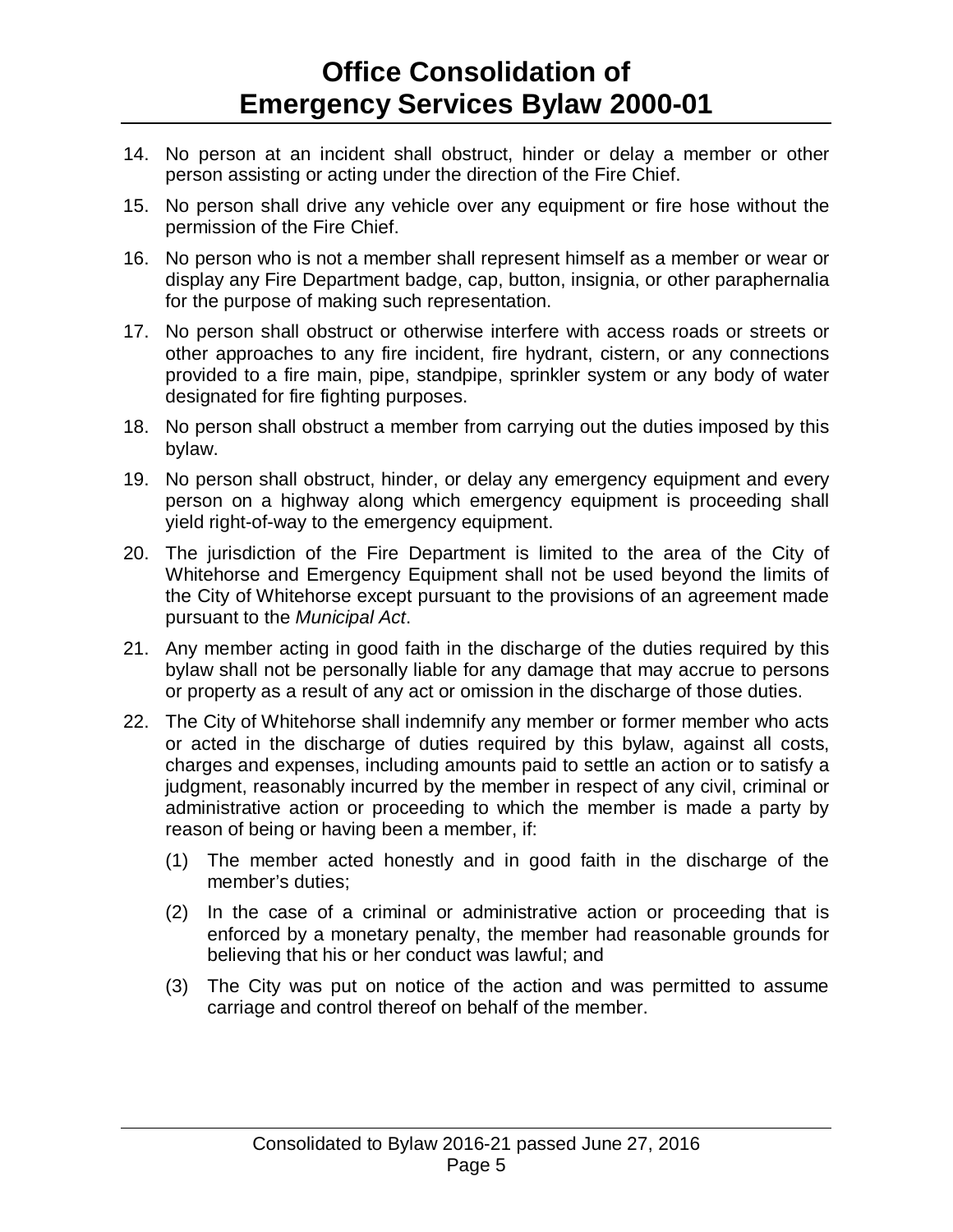### **Discard of Burning Objects Prohibited**

23. No person shall discard lighted matches or other burning substances in combustible or flammable material or in close proximity thereto.

### **Flammable Decorative Materials**

24. Cotton batting, straw, hay, dry vines, leaves, trees, or other highly flammable materials shall not be used for decorative purposes in show windows or other parts of stores or assembly occupancies unless flame-proofed; provided, however, that nothing in this section shall be held to prohibit the display of saleable goods permitted and offered for sale.

### **Accumulation of Combustibles**

- 25. No waste paper, straw, shavings, cardboard or other flammable material shall be allowed to accumulate in any building unless placed in a covered metal receptacle or in a protected room designed for the purpose and protected to limit the spread of fire and smoke to other parts of the building. All such material, if not so placed, shall be removed from the building.
- 26. All ashes, when deposited within a building, shall be placed in a covered noncombustible container and shall not be placed on a combustible floor, and when placed exterior to the building, shall be placed at a distance of at least three metres from any wooden or other combustible material or stored in a noncombustible container until properly and safely disposed.

### **Storage of Explosives**

- 27. No explosives shall be stored within the City of Whitehorse without a permit issued by the Fire Chief.
- 28. The Fire Chief may issue a permit for the temporary storage of explosives that are required for use at construction sites. Such explosives must be stored in the manner prescribed by the *Explosives Act* and be consumed during the working day. Explosives not used during the working day must be removed from the City of Whitehorse by six o'clock p.m. that day.
- 29. The Fire Chief shall not allow the storage or temporary storage of more than 1,000 kilograms of explosives.
- 30. Not more than 2,000 kg of explosives shall be transported within the City of Whitehorse, with the exception of transport along the Alaska Highway and the Klondike Highway, or other designated Dangerous Goods Routes, and in such cases the transport vehicles shall not stop within the City of Whitehorse except for fuelling or maintenance. Pick-up and delivery of explosives shall be done in accordance with the Dangerous Goods Bylaw.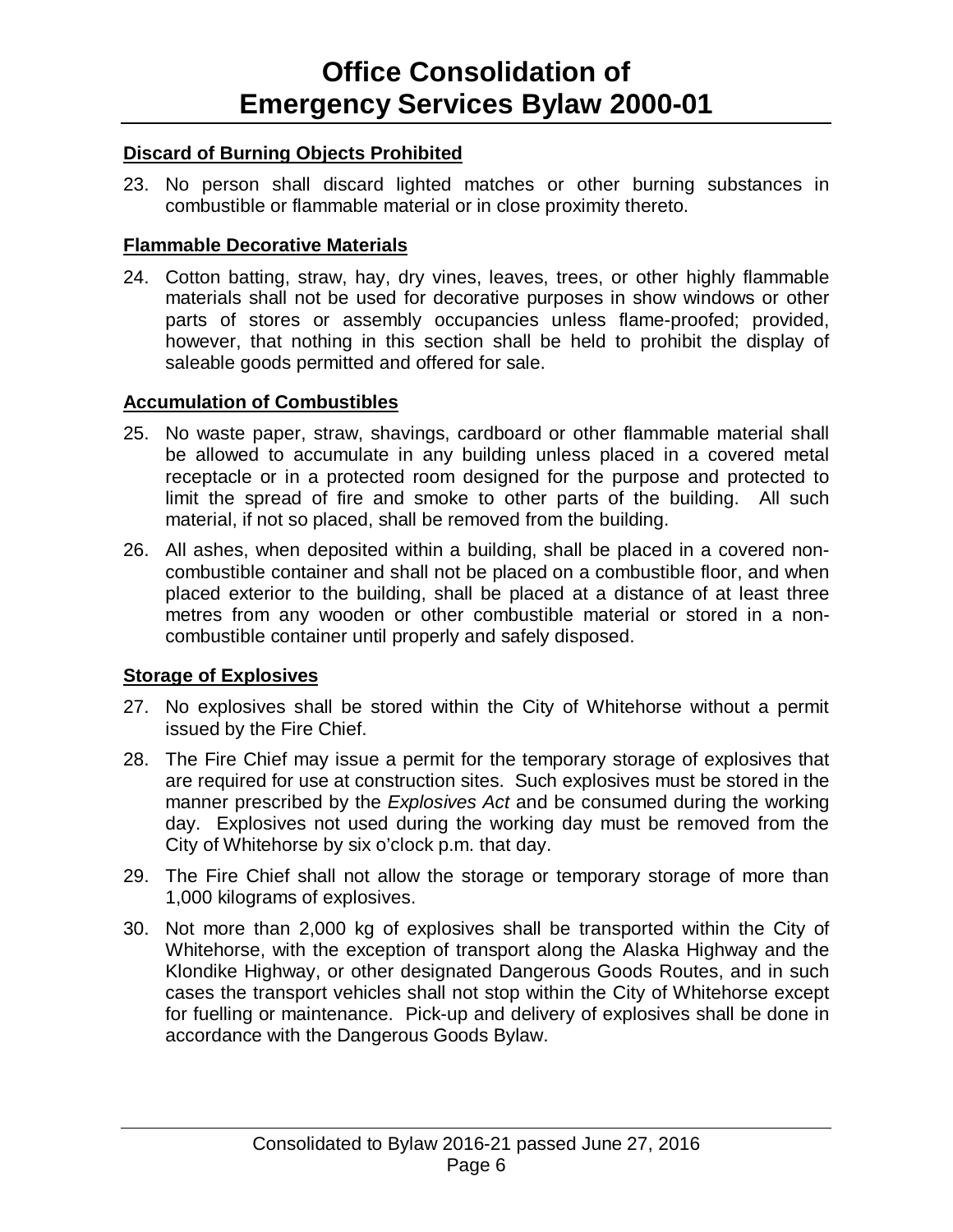#### **Vehicles Fuelled with Propane**

- 31. No person shall park a vehicle fuelled with propane in any underground or enclosed parking facility other than a garage at a single family dwelling.
- 32. The owner of every underground or enclosed parking facility shall post signs to indicate the parking prohibition for vehicles fuelled by propane in conspicuous locations near the principal entrances of the facility.
- 33. Signs required by section 32 of this bylaw shall have lettering not less than 100 mm high with a 15 mm stroke.

#### **Correction of Immediate Hazards**

- 34. Whenever the Fire Chief finds combustible or explosive material, flammable liquids or hazardous chemicals being used, stored or kept in such a manner as to constitute a threat to persons or property, the Fire Chief may, verbally or in writing, order the owner, tenant, occupant or agent responsible to remove the combustible or explosive material, flammable liquid, or hazardous chemical immediately from the building or premises.
- 35. Whenever the Fire Chief finds a building, structure or premise or part thereof which is unoccupied and which, in the opinion of the Fire Chief, is not being kept in a safe condition to guard against fire or the risk of fire or other dangerous risk or accident, the Fire Chief may order the owner, tenant, occupant or agent responsible to remedy the dangerous condition and to secure the building, structure or premise or part thereof in such a manner as to prevent any unauthorized by any person while it is unoccupied.
- 36. In the event of an immediate hazard, if the owner, tenant, occupant or agent responsible refuses or neglects to comply with the order of the Fire Chief to remedy the hazardous condition, or if the owner, tenant, occupant or agent responsible for the building or area cannot be located, the Fire Chief may take such action as is appropriate, without notice and at the expense of the owner, and the City shall recover the expense thereof with costs, in a like manner as City taxes.
- 37. Without limiting the generality of the foregoing, when immediate measures must be taken to avoid imminent danger of fire or risk of accident, the Fire Chief may cause the evacuation of any building or area, and he may order that the building or area remain evacuated until the hazard is removed, and the Fire Chief may direct the Police and other municipal officials to assist in this regard.

#### **Commercial Refuse Containers**

38. Commercial refuse containers shall be placed more than three metres away from any combustible building or structure.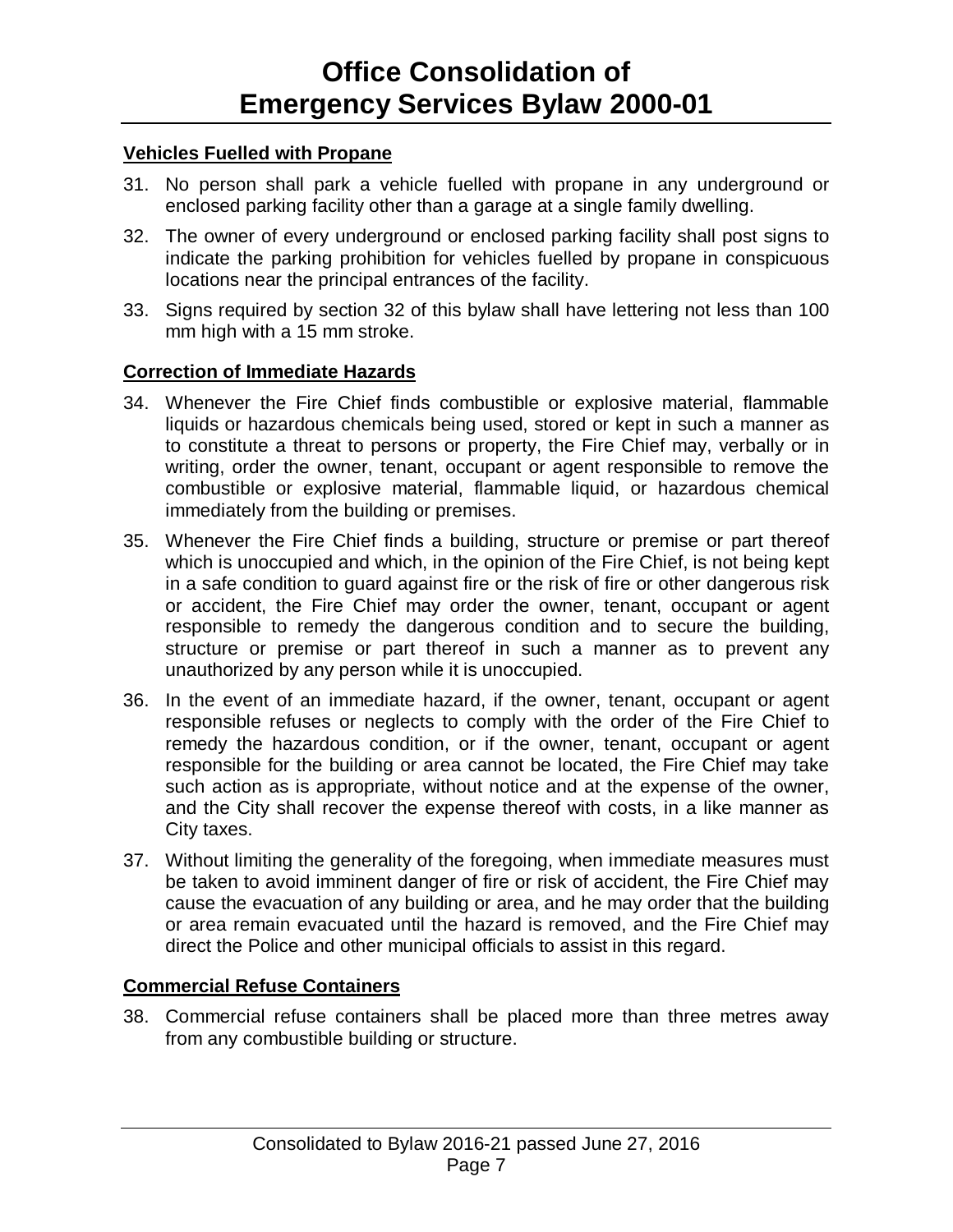- 39. Lids on commercial refuse containers shall be kept closed. All refuse placed in a commercial refuse container shall fit entirely within the container and shall permit the lid to be securely closed.
- 40. Commercial refuse containers shall be non-combustible.
- 41. Notwithstanding sections 39 and 40 of this bylaw, it is permissible to use commercial refuse containers for which lids are not available, or with combustible lids, provided they are placed and maintained a minimum of six metres from all combustibles, including buildings, vehicles, fences, trees, grass and brush which could contribute to the spread of fire.

### **Fire Department Lock Boxes**

- 42. Upon written request from the Fire Chief, the owner of an apartment building, office building, warehouse, school, college, or other buildings and properties shall provide keys to such buildings to be secured in a Fire Department Lock Box, located near the principal entrance to the building or property to permit entry by members for the purpose of dealing with an incident.
- 43. The Fire Department Lock Box shall contain the key for the entrance, and may contain separate tagged keys for the annunciator panel, elevators, electrical room, equipment room or other passage doors within the building or structure.
- 44. The keys to open the lock box will be in the possession of the Fire Department only.
- 45. The owner or agent is responsible for the cost of purchase and the secure installation of the lock box. The box shall be installed between 120 cm and 150 cm above the floor or ground and as close to the entrance door as possible.
- 46. It is the responsibility of the owner to ensure that the Fire Department is notified when keys are updated in order to ensure that keys stored in the lock box are current. All keys shall be tested in the presence of the owner prior to placing them in the lock box.

### **Fire Hydrants**

- 47. Fire hydrants shall not be removed or otherwise made unserviceable without the authorization of the Fire Chief.
- 48. The Fire Department shall be notified immediately when any fire hydrant is determined to be in a condition that would render it unusable for fire fighting purposes.
- 49. Fire hydrants shall only be operated by City employees or those authorized by the Manager of Public Works and the Fire Chief.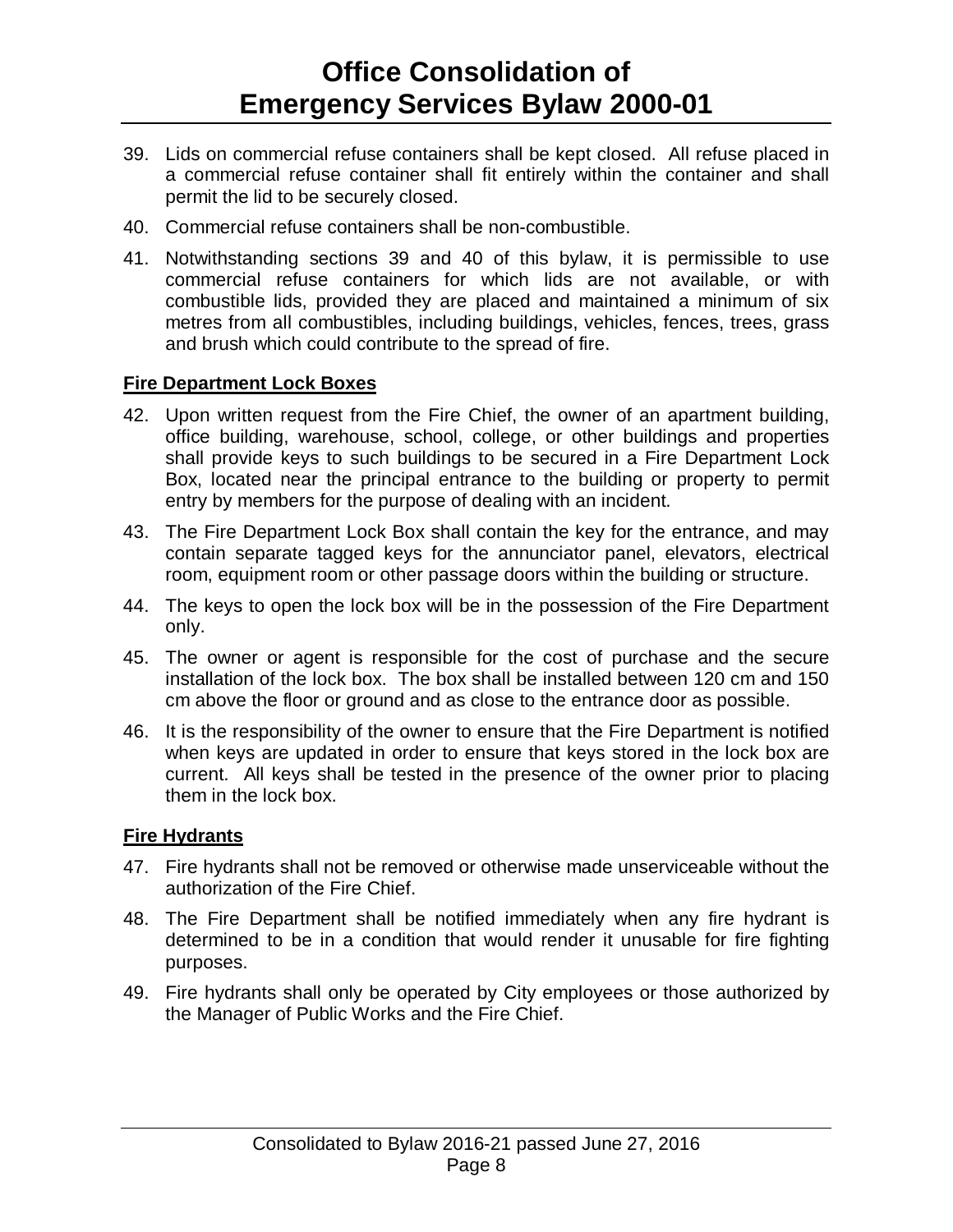- 50. No person shall in any way obstruct access to any fire hydrant. No vehicle, building, fence, tree, shrub or any other thing shall be placed within two metres of any hydrant or placed in such a manner that would obscure the view of a fire hydrant from approaching Fire Department vehicles.
- 51. Water from a fire hydrant shall not be taken for purposes other than fire fighting except as stated in this bylaw.
- 52. Fire hydrants may be used by employees of the City or by contractors for furnishing water for street sprinkling or flushing, flushing sewers, street repairs or any other purpose as requested by the Manager of Public Works and approved by the Fire Chief.
	- (1) Contractors shall apply to the Manager of Public Works, obtain a portable water meter and pay the metered rate for the water used as prescribed in the Fees and Charges Bylaw.
	- (2) Portable water meters shall only remain connected to the fire hydrant during the filling operation. Once filling has been completed, the meter shall be disconnected. In no case shall any meter, hose, fitting, or device be left connected to the fire hydrant when it is not in use and attended by the user.
- 53. All wrenches, couplings, fittings, hoses, and similar devices intended for use with or attachment to a fire hydrant must be approved by the Fire Chief prior to such use or attachment to any hydrant.
- 54. All fire hydrants, excluding hydrants referred to in section 55 of this bylaw, shall be painted in accordance with the requirements of NFPA 291, Recommended Practice for Fire Flow Testing and Marking of Hydrants.
- 55. Hydrants may be installed for specific purposes other than fire fighting. When required, such hydrants will be installed in addition to those fire hydrants required to meet the City Servicing Standard, and shall not be considered as forming part of the fire protection system.
- 56. The provisions of this bylaw shall apply to all fire hydrants, including privately owned fire hydrants within the City of Whitehorse which are considered as forming part of the fire protection system as may be determined by the City Servicing Standard, National Building Code, National Fire Code or other applicable standard.

### **Open Burning**

- 57. The Fire Chief may issue to any person a Burning Permit to authorize the ignition and maintenance of a fire at such time and place as the Fire Chief may decide to be compatible with safety.
- 58. Burning permits issued by the Fire Chief shall be valid for a maximum of six months.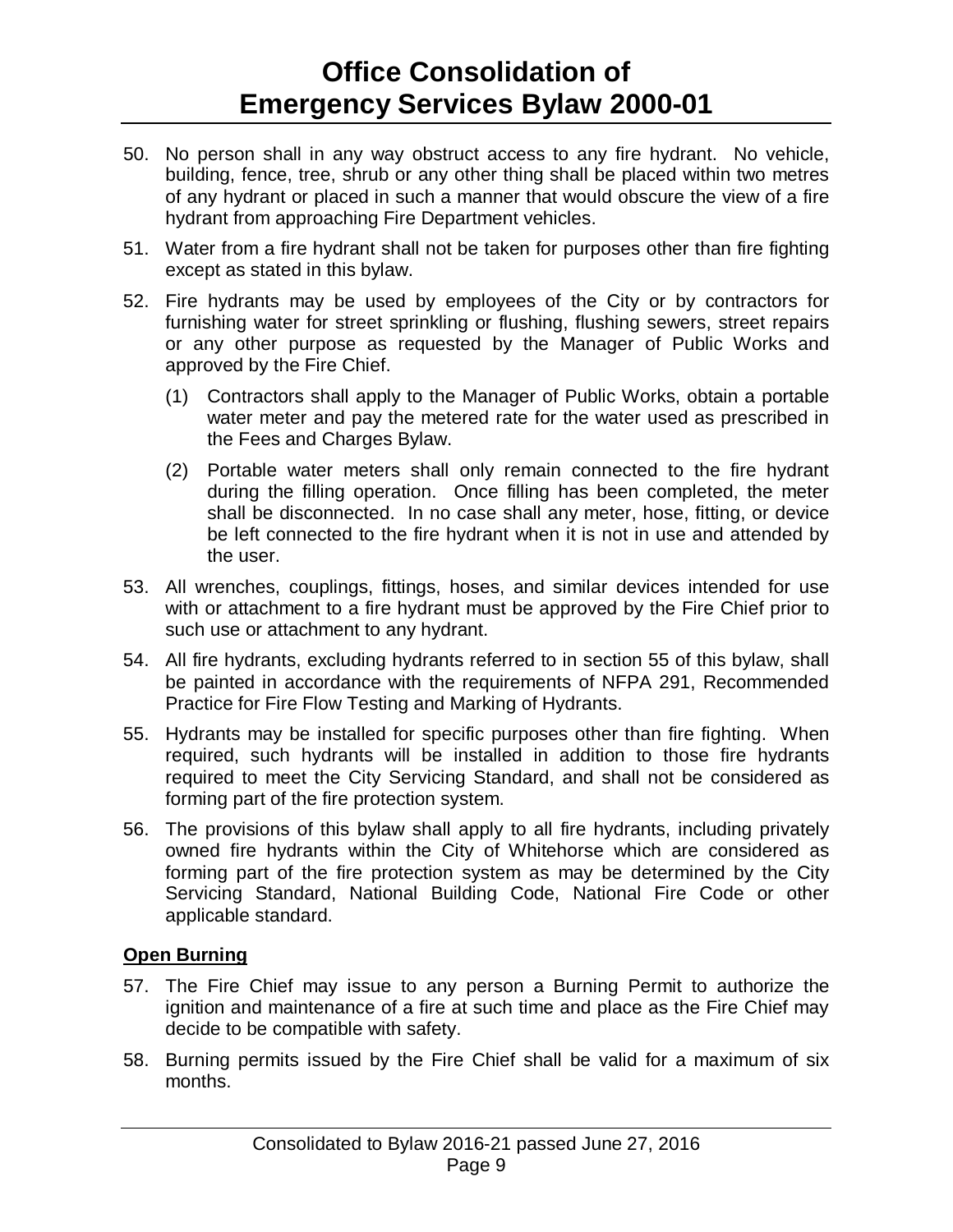- 59. No open burning of any kind is allowed from April  $1<sup>st</sup>$  to September 30<sup>th</sup> except for cooking fires.
- 60. No person shall start any fire in the open air within the limits of the City for any purpose whatsoever, unless such burning is in compliance with the provisions of this bylaw.
- 61. Any person who starts a fire in compliance with the provisions of this bylaw shall keep a competent adult person in charge of the fire at all times while it is burning or smouldering, and shall provide that person with sufficient appliances and equipment in order to prevent the fire from burning out of control, causing damage or becoming dangerous.
- 62. Every person who starts an outdoor fire, whether pursuant to a permit or not, and fails to completely extinguish such fire, shall be liable for all costs and expenses incurred by the City in controlling and extinguishing such fire.
- 63. No person may burn oil, tar, rubber, plastic, vinyl, fertilizers, chemicals, tires, creosote, wiring insulation, petroleum products, household garbage or any material which produces or may produce toxic or heavy smoke.
- 64. When, in the opinion of the Fire Chief, atmospheric conditions or local circumstances may make outdoor burning a hazard or a nuisance, the Fire Chief may revoke a permit.
- 65. Outdoor cooking devices using propane, charcoal or clean wood may be used for preparation of food without obtaining a permit.
- 66. Open fires for the preparation of food, using clean wood or charcoal, are permitted in non-combustible containers no larger than one metre square with flames no higher than 0.5 metres. Such containers must be at least 3 metres from any building or structure. Such fires shall be attended by an adult at all times. Such fires shall not be ignited until written authorization has been obtained from the owner.
- 67. Appropriate fees as specified in the Fees and Charges Bylaw shall be charged for all burning permits.

### **Requirement for Smoke Alarms**

68. The owner of every building used for residential occupancy shall install and maintain in proper working order, at least one smoke alarm in each dwelling unit and in each sleeping room not contained in a dwelling unit.

### **Installation of Smoke Alarms**

- 69. Every smoke alarm shall be installed on or near the ceiling in accordance with the manufacturer's installation instructions, and shall be located on each floor level of the dwelling unit as follows:
	- (1) Near the stairs connecting floor levels;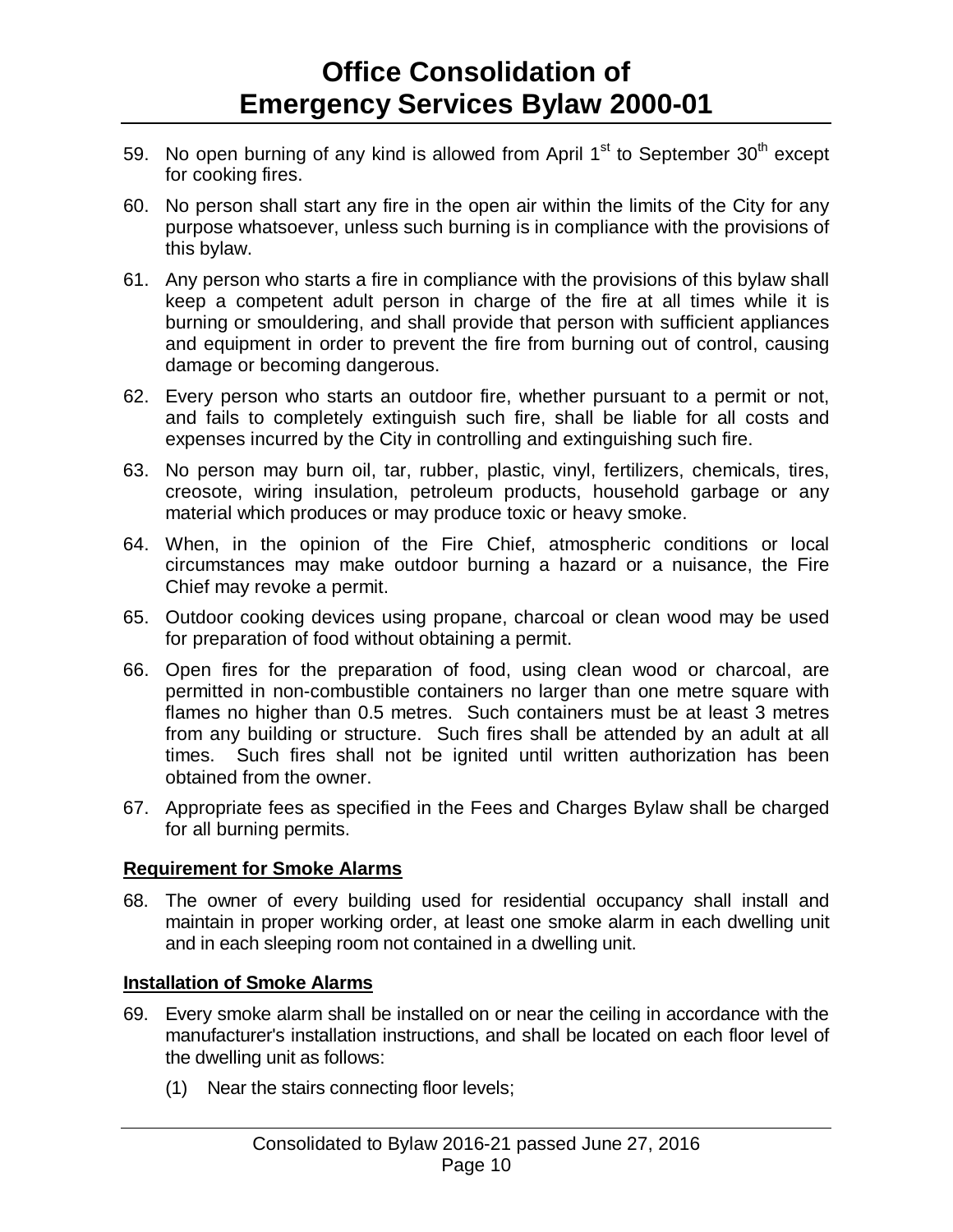- (2) On floor levels containing sleeping areas, between each sleeping area and the remainder of the dwelling; or
- (3) In the hallway, where the sleeping area is served by a hallway belonging to the dwelling unit.
- 70. Smoke alarms shall be audible within the sleeping areas when intervening doors are closed.
- 71. Smoke alarms installed by permanent connections to an electrical circuit shall have **NO** disconnect switch between the over-current circuit device and the smoke alarm.
- 72. Where more than one smoke alarm is required in a dwelling unit and electrically operated smoke alarms are installed, the smoke alarms shall be wired so that the activation of one alarm will cause all alarms within the dwelling unit to sound.

### **Bylaw Enforcement**

- 73. The Fire Chief shall be responsible for the enforcement of the provisions of this bylaw.
- 74. Without limiting the right of entry of a member during an incident, the Fire Chief may inspect any building or premises, and for such purpose may at all reasonable hours, and upon producing proper identification, enter into and upon the building or premises to conduct an inspection to determine compliance with the provisions of this bylaw.
- 75. The Fire Chief may order any person who contravenes this bylaw to take such measures as are specified in the order to forthwith remedy the non-compliance with this bylaw.

### **Order to Remedy a Hazardous Condition**

- 76. The Fire Chief or Fire Prevention Officer may issue an Order to Remedy to the owner or occupant of any property on which a fire hazard is found, and the owner shall comply with the order within the time limits specified in the order.
- 77. Every person who fails to comply with an order issued pursuant to this bylaw commits an offence.

#### **Information in an Order**

- 78. An order issued pursuant to this bylaw shall contain at least the following information:
	- (1) The name and address of the person upon whom the Order is served;
	- (2) The day on which the offence is alleged to have been committed;
	- (3) The address of the premises under consideration;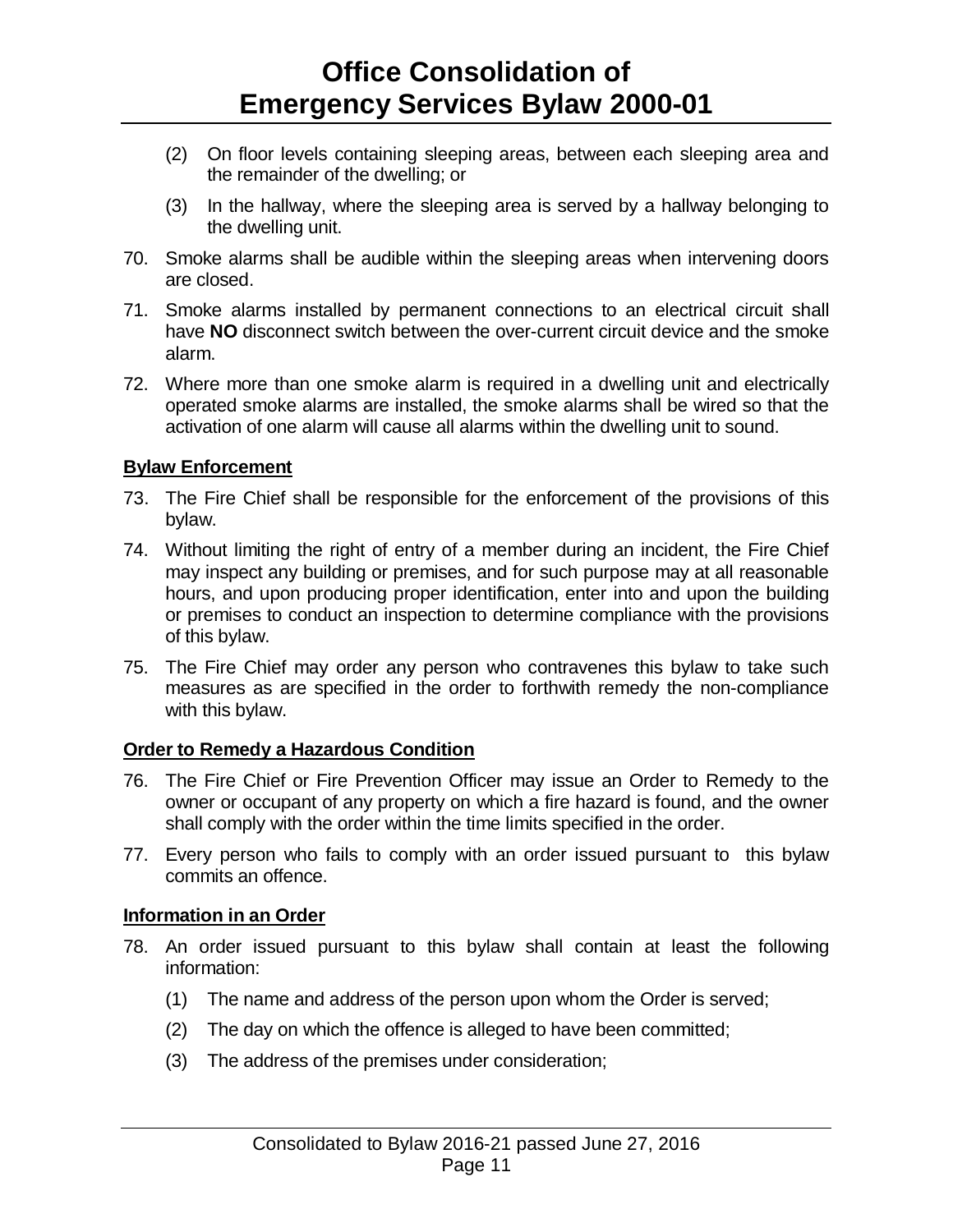- (4) Reasonable particulars of this bylaw with respect to which the noncompliance is alleged;
- (5) A requirement that the person served shall remedy the non-compliance; and
- (6) A prescribed time frame during which the non-compliance must be remedied.

### **Right to Appeal**

- 79. Every person against whom an order is made pursuant to section 76 of this bylaw pertaining to a fire hazard as described by the *Fire Prevention Act* may, within seven days from the date on which the copy of the order is delivered, either in person or by registered mail, appeal the order to the Fire Marshal. The appeal shall be dealt with in accordance with the appeal provisions of the *Fire Prevention Act.*
- 80. The operation of an order referred to in section 76 of this bylaw is suspended until a copy of the Fire Marshal's decision has been served on the appealing person.
- 81. All appeals that do not pertain to a fire hazard as described in the *Fire Prevention Act* may be appealed to the council of the City of Whitehorse.

### **Right of Assistance**

82. The owner, occupant or lessee of a building or property or part thereof shall upon request give the Fire Chief or any member of the Fire Department who is carrying out an inspection pursuant to this bylaw such information or assistance as may be reasonably required in carrying out the inspection.

### **Penalties Section**

- 83. Every person commits an offence who:
	- (1) Fails to provide information or assistance as required by section 82 of this bylaw; or
	- (2) Knowingly states anything false in information delivered or furnished to the Fire Chief or any member of the Fire Department; or
	- (3) Obstructs or interferes with an inspection under this bylaw.
- 84. Every person who violates a provision of this bylaw commits an offence and is liable on summary conviction to:
	- (1) A fine in the maximum amount of ten thousand dollars (\$10,000.00) or to imprisonment for no more than six months, or both; or
	- (2) A voluntary fine pursuant to the provisions of section 20 of the *Summary Convictions Act,* issued in respect to an offence in the amount specified in Schedule "A" attached hereto and forming a part of this bylaw.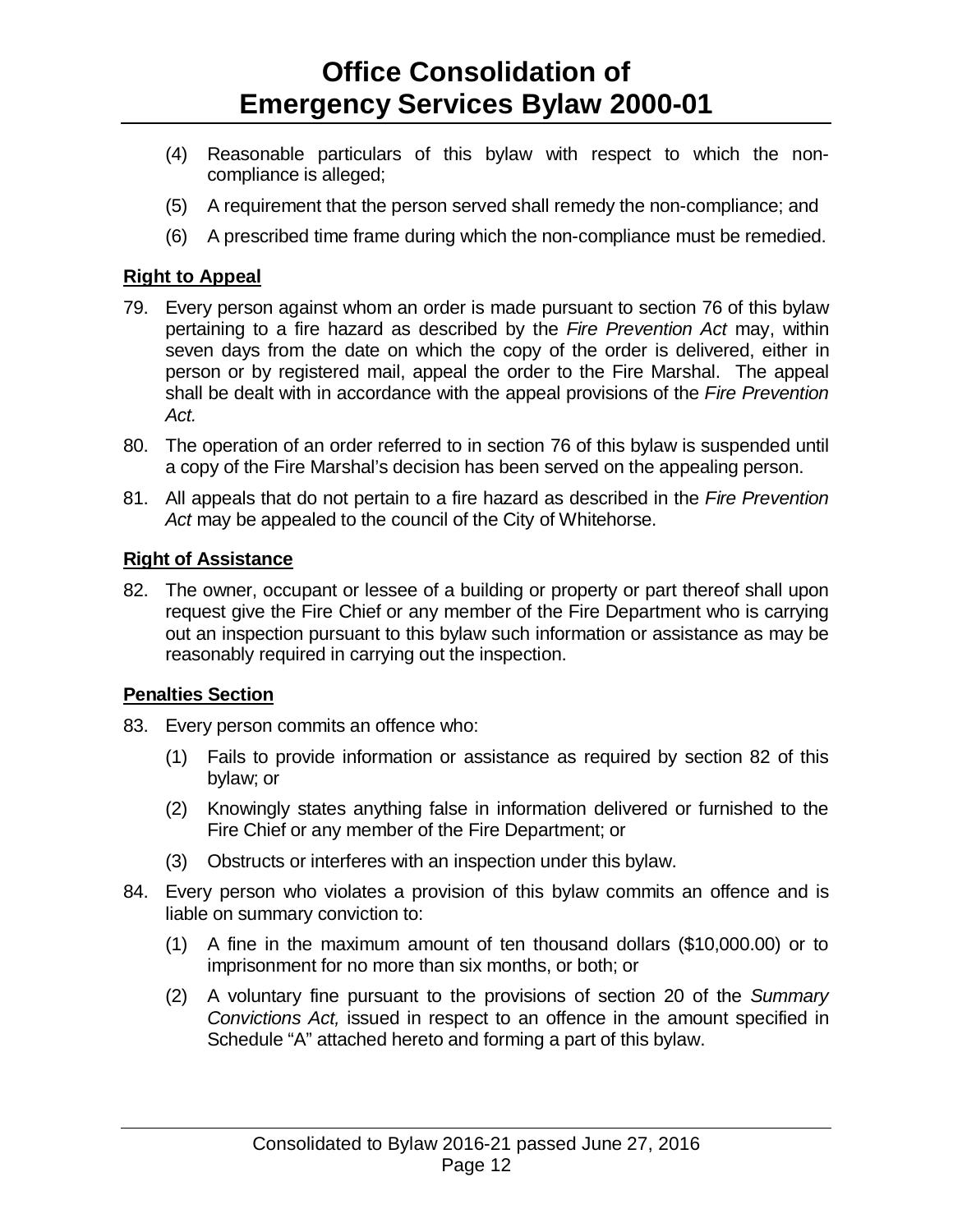- 85. Where a person upon whom an order has been served pursuant to the provisions of this bylaw fails to comply with the order and has not within the prescribed time appealed from the order, or has appealed from the order and a decision has been rendered against him, council may take the necessary action to perform the work required by the order, and the City shall recover the expenses thereof with costs, in a like manner as City taxes.
- 86. Where an offence is committed or continued on more than one day, it shall be deemed to be a separate offence for each day on which the offence is committed or continued.

#### **Fees for Services**

87. The City of Whitehorse is authorized to charge the applicable fees for the various services, tests and emergency responses as listed in the Fees and Charges Bylaw as amended from time to time.

#### **Bylaw Repeal**

88. Bylaw 16, including all amendments thereto, is hereby repealed.

#### **Coming Into Force**

89. This bylaw shall come into full force and effect upon final passage thereof.

**FIRST** and **SECOND READING**: April 10, 2000 **THIRD READING** and **ADOPTION**: April 25, 2000

ORIGINAL BYLAW SIGNED BY:

Mayor: "*Kathy Watson*"

City Clerk: "*Pat Burke*"